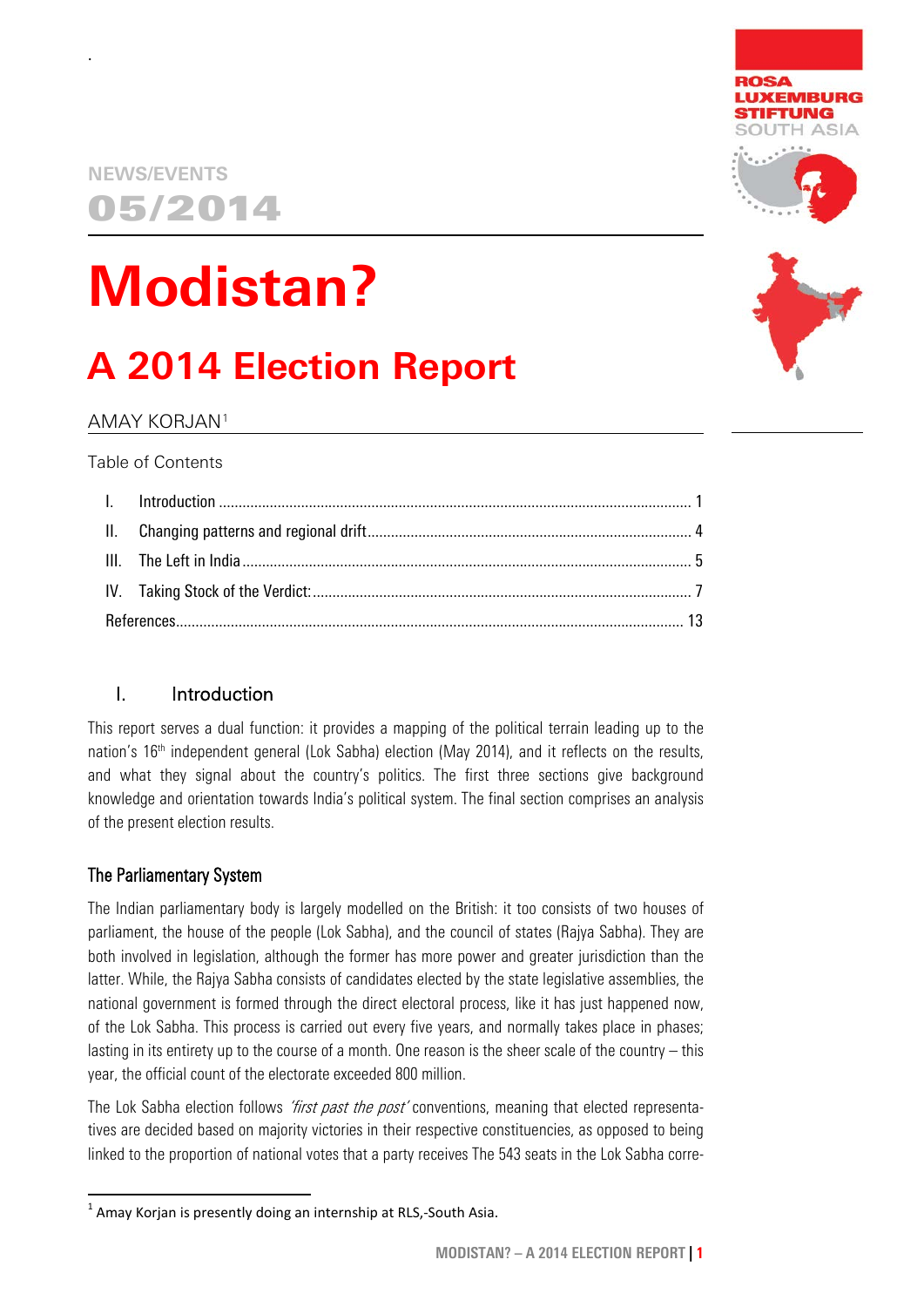sponds to the country's 543 constituencies . Any party or coalition, which wants to form government must exceed half this number.

The commonly cited advantage of such a system is that it encourages the consolidation of votes, hence ensuring a strong government; since those who come to power will have a clear mandate and will be able to legislate freely. This also means that the result of such an electoral system does not proportionally reflect the demands of the voters. This is especially true given the disparity in sizes between constituencies. The spectrum ranges from those of 50.000 people to those of approximately 2.500.000, all representing just a single seat. This system has led to the political terrain of India being dominated for a very long term by two larger parties. But the system only works as long, as the necessity to form alliance remains valid for the political actors. The two major players were the INC and BJP.

#### Indian National Congress (INC)

The Congress is the largest political party in India and the leader of the United Progressive Alliance (UPA) which led the country from 2004 until today. The Congress is one of the oldest organized political bodies in India, and serves as one of the significant poles in the nation's politics. Formed originally within British rule, and working at the forefront of the freedom movement; it was at first the only truly significant and large-scale party in the country. It was singularly in power from 1947 to the late 1970s. During this period, it implemented an agenda envisioned predominantly by its first Prime Minister Jawaharlal Nehru. This 'Nehruvian politics' involved a push towards industrialization, and some degree of welfare measures, but most principally a large and powerful state body that mediated economic activity. Today, the party claims to be secular<sup>2</sup>, inclusive, and left-of-centre (Nehru's socialist legacy). Interestingly enough most of their leadership comes from higher classes/castes of Indian society.

The fact that the party began as an umbrella and social movement instead a clearly defined political party has meant that it is difficult to ascribe clear-cut political labels to. In fact, on a number of issues the congress was always internally divided, with multiple opinions from different camps. Being a broad front under a national umbrella, the Congress has been associated with a strong national legacy. This strong tie between the national movement and the people has been broken in the last years. This is partly because numerous scams and corruption charges have emerged and implicate a number of their ministers. For instance, in an auction that the government held in 2012 to issue 3G licences to phone companies, it was found that nearly 26 billion US-dollars had gone out of circulation.

#### Bharatya Janata Party (BJP)

The BJP is the leader of the National Democratic Alliance (NDA) and is going to form the newly elected government. In terms of scale, it is the second largest political organisation in India and forms the other pole of the political space. It began as an outgrowth from an older party which in turn was the political arm of the Hindu organisation: Rashtriya Swayamsevak Sangh (RSS).

The RSS is an extremist Hindu-nationalist body, formed in 1925 also to counteract secular tendencies and to preserve a supposed *'Hindu identity'*. The organisational structures consists of a nucleus of ideologues and intellectuals, as well as several thousand 'branches' around the country that conduct civic education, as well as yoga and religious guidance and military training, in order to mobilize. Even as the RSS publicly projects itself only as an ally, it is usually seen as having control, or

<span id="page-1-0"></span><sup>&</sup>lt;sup>2</sup> In India the word secular is used to denote the position that all religions should be treated equally. This does not necessarily entail a clear separation of religion from the state however, as in India there are certain laws that remain specific to one's faith



**.**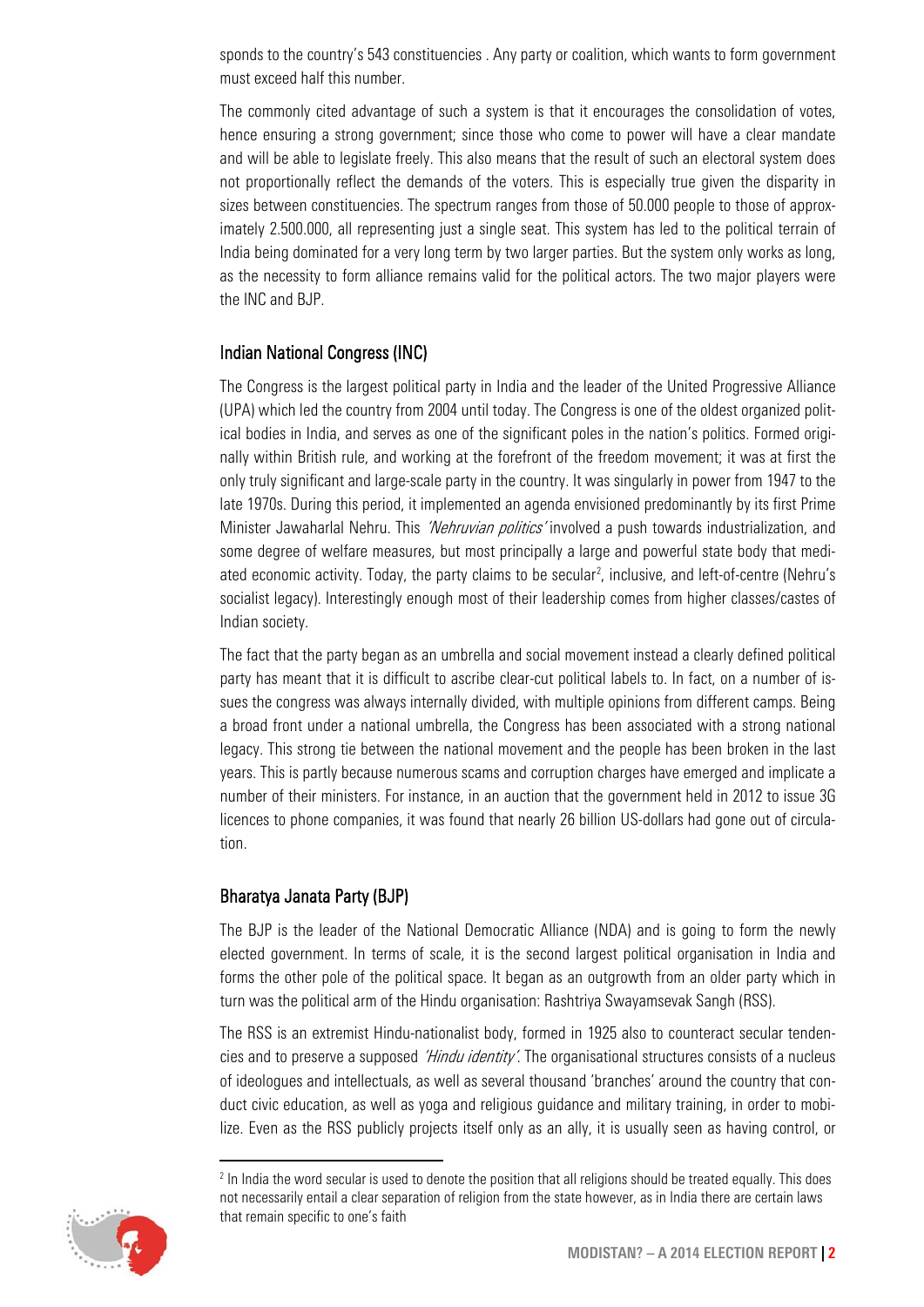large-scale influence over the BJP's activities. Hindutva (*Hinduness* in English) is a significant aspect of BJP politics, his involves an emphasis on culture, patriotic nationalism and often heightened communalism. Economically, supporting a predominantly neo-liberal framework, often employing a rhetoric that revolves around the nation's 'economic growth', and endorsing such policies as rapid industrialisation, unregulated markets, and increasing rates of foreign investment.

Although a significant force since their inception, the BJP truly rose to power in the late nineties following their participation in the demolition of the Babri Mosque (Ayodhya)<sup>[3](#page-2-0)</sup>, which was done under the pretext of recovering the birth place of Lord Ram. While the event led to large scalecommunal strife, many in the Hindu community supported the demolition. In the course of these events a religious toned language became a prominent part of the national discourse, and the BJP grew in popularity eventually forming the central government in 1998-2004. While it was believed that under their government India would become a extremist Hindu state, their actual policy of governance was comparable to the Congress's.

#### The PM-candidates

Rahul Gandhi was the prime-ministerial candidate from the Indian National Congress. He comes from what it is commonly perceived as the congress 'dynasty', his mother Sonia Gandhi is the current president of the party. His father and grandmother (Rajeev and Indira Gandhi) are both mythical figures in the peoples' imagination, both having been assassinated while serving as prime-minister. His great grandfather is Jawaharlal Nehru, the head of India's first independent government.

Gandhi started his political career in 2004, and worked for a number of years with the Indian Youth Congress. He was promoted to vice-president of the congress party at the beginning of its electoral campaign, and although it was declared officially much later, he was the de facto prime-ministerial candidate throughout the INC's campaign. Amongst Congress supporters, he is seen as someone with new ideas and youth, especially in contrast to the average figure of an old and weathered Indian politician. That said, the recent results indicate his failure to appeal to a wider audience, and the lack of faith the average citizen has in his leadership. The Party, however, has been reluctant to place significant blame on its dynasty.

Narendra Modi was the victorious electoral candidate of BJP, and is the new Prime Minister of India. He was being projected as the winner well in advance, and the performance proved even better than most expectations. Modi started his political career as a volunteer in the RSS, later being assigned to the BJP to help organize its campaigns in Gujarat. He went on to become the Chief Minister of Gujarat in 2001, and has since remained undefeated, having served four consecutive terms

He has become famous for what is called the 'Gujarat model' of growth, which is alleged to be responsible for the state's growing revenue and infrastructure. As a result, he has earned the support of many of India's leading capitalists (for instance, the Ambanis, Tatas, and Adanis) and many in the middle class. They expect him to implement policies that will reduce regulations, cater to investments, and generally move in the direction of a neoliberal society more forcefully than a congress leader would.

While he has shown the extent of his popularity, he has also polarized many people because of his background. He has been legally prosecuted for alleged involvement in the 2002 mass riots in Gujarat, where more than a thousand people (mostly Muslims) lost their lives. In the same vein, it is often pointed out that the growth of Gujarat has been largely uneven, with Muslim areas and communities remaining completely unattended, and the poorest sector of society faring even worse than it was before.



<span id="page-2-0"></span><sup>3</sup> More here: http://www.dnaindia.com/india/report-all-you-need-to-know-about-babri-masjid-1975089.  $\overline{a}$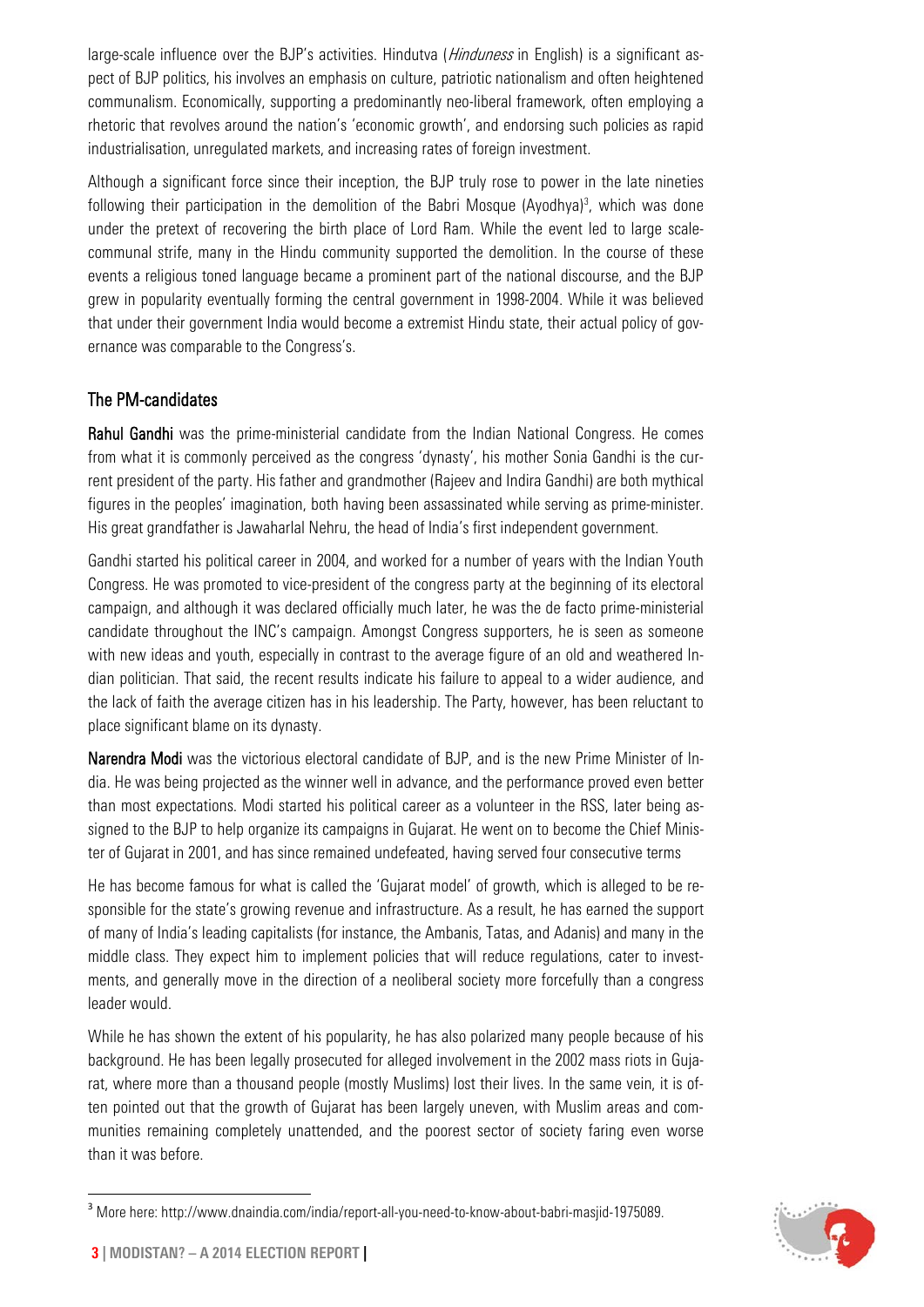#### Symbolism and popular mobilization

While there are a number of reasons that have led to the strong mandate in favour of the BJP, the difference between the two major campaigns was certainly a factor that contributed to the margin of its victory. The Congress seems to have been unable to effectively get its messages across. They tried to demonize Modi by calling him a communal politician, but their own alliances with caste and religion centric parties made such a move rather hypocritical. They tried to reach out to the poor by having Rahul Gandhi travel across rural India, but his image as an entitled dynasty child made such an approach seem contrived. Finally, while the Congress attempted to emphasize their successful welfare policies, its tarnished corruption-ridden image made such claims difficult.

The BJP, one the other hand, used more potent symbolism in its campaign. Modi's language appealed to people across boundaries. His economic positions have enticed the rich, while the image which was created of him as a hard-working ascetic from humble origins has struck a chord with the poor. In fact, some of the tactics to appeal to the masses have been tremendously effective. Examples include his glorification of chai-wallas (tea vendors) and the culture surrounding them, as well as the popular call for labouring people to donate their tools so they may be used in constructing a tributary monument to the nation's hero Sardar Patel. These strong images managed to capture the people's imagination in a way other leaders have struggled to do.

#### <span id="page-3-0"></span>II. Changing patterns and regional drift

In recent years, two significant developments within the Indian political sphere have been the large anti-corruption mobilizations and the regionalization of voting patterns. The following will provide an overview of these phenomena. First, the emergence of the new Aam Aadmi Party; the response to growing anguish over state corruption. Second, it describes how frustration over lack of electoral alternatives at the national level has led to greater consolidation of power at the state level. Certain regional parties have begun to have more leverage while negotiating with the centre. One example of such a party is the Trinamool Congress (AITC), which is a breakaway group of the INC. It has become the dominant party in West Bengal, having displaced the 34 year legacy of the Left Front. Other examples would be the All India Dravidian Munnitra Kazhagam (AIDMK) and Bahujan Samaj Party (BSP) are dealt with in more detail.

#### Aam Aadmi Party (AAP)

Corruption has become a massive public issue in recent years, with a great number of government scandals coming into view. In 2011, a piece of legislation known as the "Jan Lokpal Bill" was commissioned as anti-corruption measure that would create legal posts to monitor and evaluate state activity. The inertia of parliament to implement this bill led to large-scale civil protests in 2011. These were dismissed by the Congress government. Parts of the movement were confronted with the alternative to become a political body, if they wanted to legislate. These parts organised themselves into what is now the "Aam Aadmi Party" (AAP).

The AAP has featured prominently in the events leading up to the national election. They catapulted into the limelight when they overthrew the Congress-government in the capitol's state elections, and formed a controversy-plagued minority rule. They claimed that the rationale for doing so was the implementation of the above mentioned Jan Lokpal Bill that they had been fighting for all along. They promised to resign from office if they could not pass the bill. 49 days into their rule, they did not have enough power (seats) to do so. As a result they stepped down from government. Their leader, Arvind Kejriwal, has claimed that his resignation was carried out in order demonstrate that

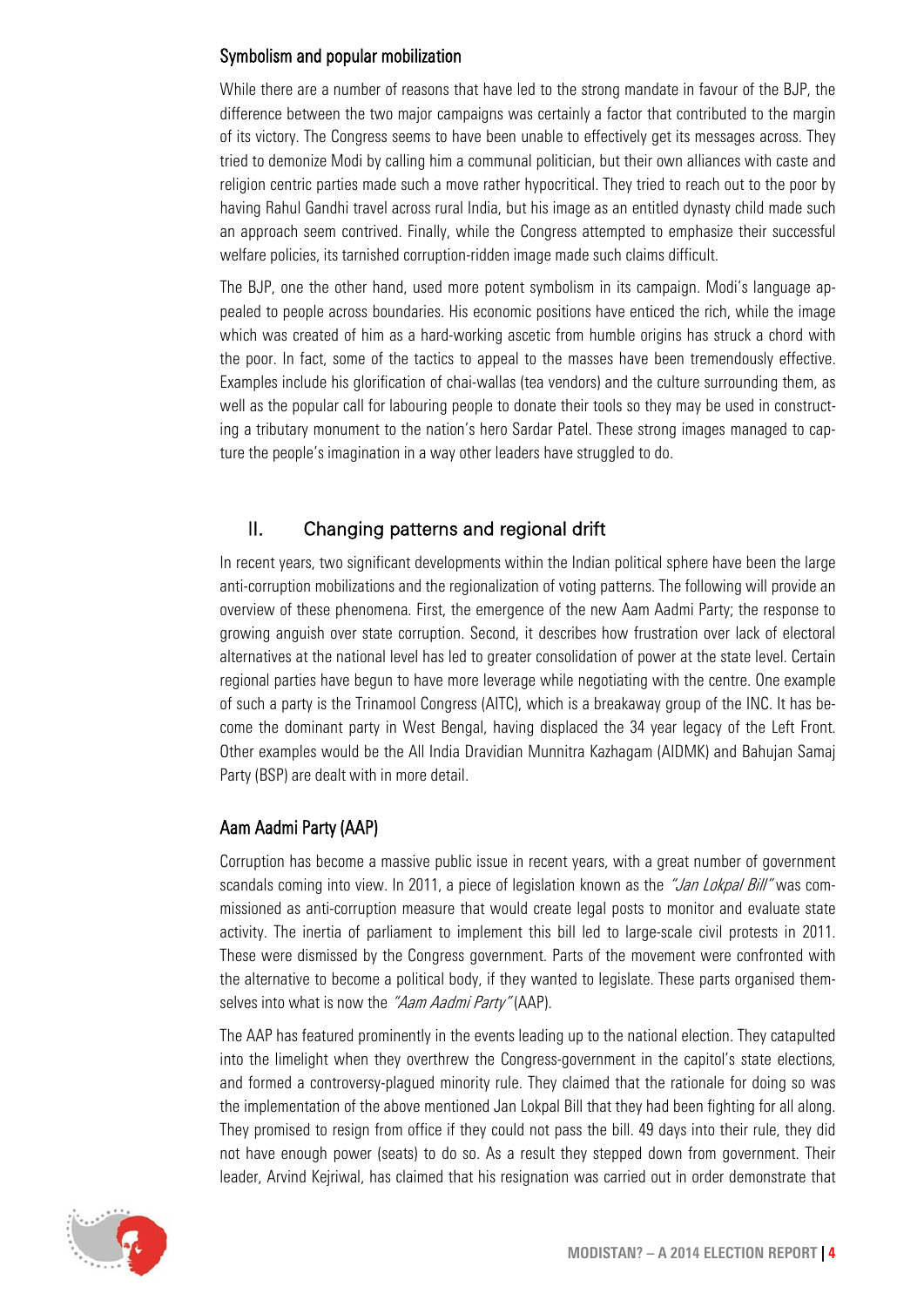they were a party that held itself accountable. This attempt at honesty has gone largely unnoticed in the political sphere or has been seen as retreat from responsibility.

It is difficult to ascertain what their inroad into Indian politics is going to bring in the future. They did not win many seats, but their influence is greater in terms of vote-share and in terms of media coverage, they were second only to the BJP. They are one of the few parties (except the left) who openly discussed corporate influence on politics, and the media's collusion in such activities. What is more, they have genuinely invested themselves in rank and file mobilization, engaging in dialogue with rikshaw-walas, and shop-keepers, advertising locally in different languages, and keeping their offices open to visits by all.

#### AIDMK [\(All India Anna Dravida Munnetra Kazhagam\)](http://en.wikipedia.org/wiki/All_India_Anna_Dravida_Munnetra_Kazhagam)

The AIDMK, which got the biggest regional Indian party with 37 seats in the Lok Sabha, was formed in 1974. It claims to represent Dravidian interests. Over its history has consistently been getting the Tamil votes in the region. It serves as an exemplary case of the trend in regionalization, for in recent years, it has managed to ensure that it will preside over the votes of the community it aims to represent. It uses its large vote base and assurance of seats to negotiate alliances with national parties. It has most often done so with the congress.

#### Bahujan Samaj Party (BSP)

The Bahujan Samaj Party is another important case that illustrates the way a certain section of the public (here the Dalit) have pledged their allegiance to a single party. With the BSP the loyalty is based on a social indicator and not on region. Formed in 1983 by the Dalit reader Kanshi Ram, it identified itself as a party that would mobilize and represent the lowest caste - and hence the most underrepresented - of Indian society: the Bahujans (Dalit). It has most presence and has come into coalition government three times in the state of Uttar Pradesh, and it's current leader Mayawati came into power in 2003. She has become something of a cult figure, and her image as a Dalit frontrunner and a woman have become the centre of BSP's politics. There are even countless statues of her in U.P. The BSP have been praised for giving Dalits a voice, for they did not organize themselves to make political demands in the past. But it is also certain that the concrete situation of the Dalit community has not improved dramatically. They have also been criticized for further solidifying caste-based categories and relations by making it part of political identity. While they retain a significant amount of the vote-share in U.P., this is not represented in the current parliament as they have lost all of their seats in the 201[4](#page-4-1) election.<sup>4</sup>

#### <span id="page-4-0"></span>III. The Left in India

The left movement in India has its roots  $-$  along with the Congress  $-$  in the years of the freedom struggle. The participation in this struggle is also what led to the agenda of the Left being initially intertwined with the goals of the freedom struggle. Many who considered themselves adherents of Socialist ideas – figures such as Subhash Chandra Bose, Jawaharlal Nehru, and Jayaprakash Narayan – chose to prioritize the nation to international socialism and allied themselves to the Gandhian movement and the National Congress.

Those who believed more radically in communism, while still a part of the freedom movement, began to organize themselves separately. This began with the inception of the Communist Party of India (CPI) in 1925, a movement that has since seen the outgrowth of further entities, The Com-



 $\overline{a}$ 

<span id="page-4-1"></span><sup>4</sup> Discussed in more detail in section IV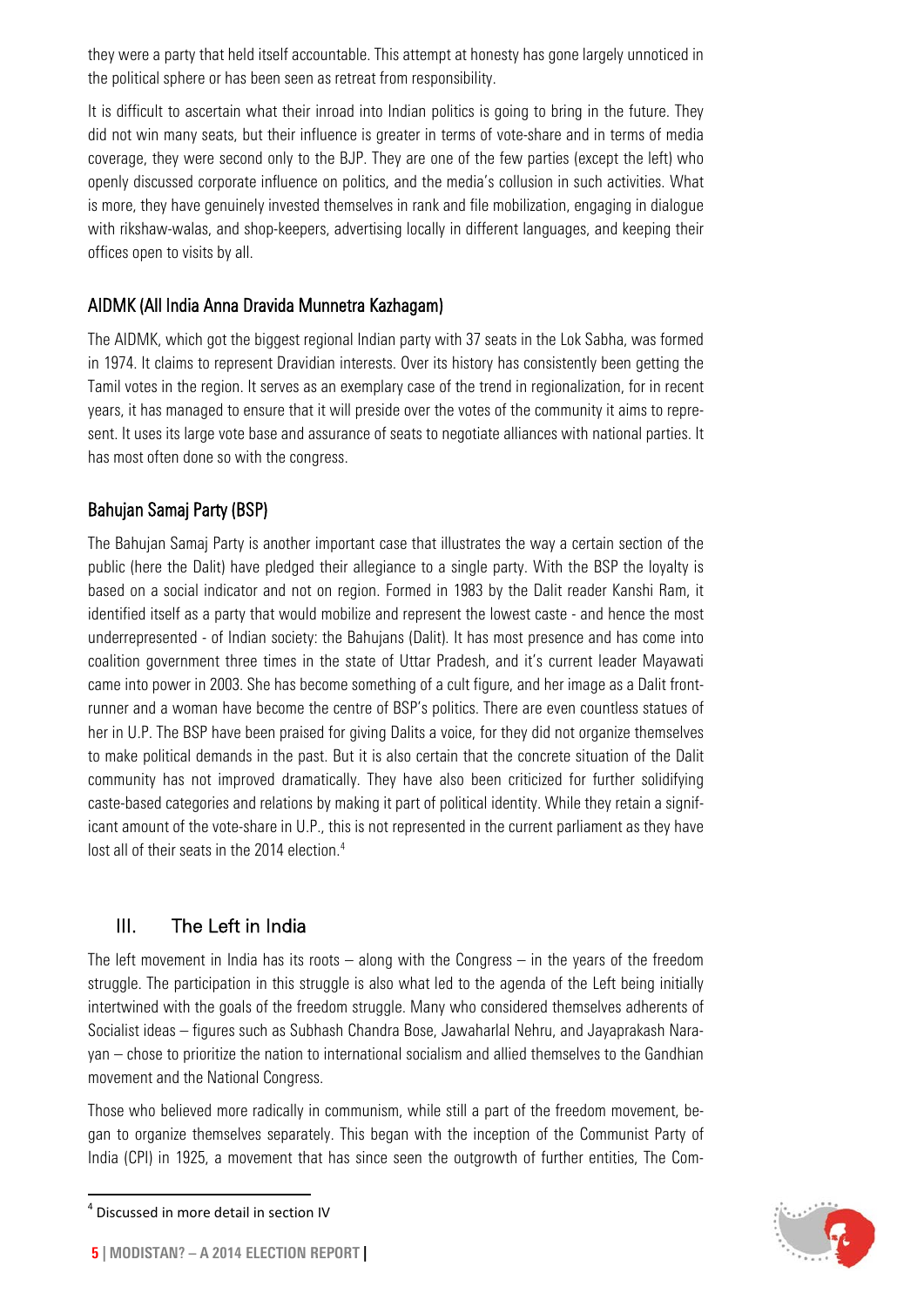munist Party of India Marxist (CPI(ML)) and the Communist Party of India Marxist-Leninist (CPIM(ML)), which too has faced numerous splits until today. While there are other parties and organizations that claim to represent the communist/socialist movement, these are the ones that have played the largest and most decisive role in Left-wing politics in India.

The CPI and CPI(M), although earlier involved in insurrectionary activity, have predominantly worked within the representative political sphere. They have had confined historical success until recently, mainly in the three states West Bengal, Kerala, and Tripura.

#### Communist Party of India (CPI) :

The Communist Party of India was the first large-scale political body to declare allegiance to the Communist project. It began in the 1920's as an underground organization, which had legal fronts, such as the Workers and Peasants Association. The members of CPI engaged in anti-feudal and anti-imperialist propaganda and demonstrations, as well as armed insurrections in places like Andhra Pradesh and Bengal. In 1942 the party became legal and took part in elections postindependence. However, this complicity with the national project created a split within the party that became critical when national interests were not aligned with the strategy of the Comintern. This was most severe during the Quit India movement, which some communists wanted to delay, so that India could join British forces in the fight against fascism.

CPI has served as a national level party, and is often found in alliance with other parties in the 'Left Front'. This front was a member of the Congress-centred United Progressive Alliance (UPA) that came into power in 2004, but subsequently ended ties because of its opposition to a nuclear energy pact with the United States.

#### Communist Party of India (Marxist) (CPIM)

Emerging out of a split from the CPI in 1964, the CPI(M) has come to be the most prominent and biggest communist party of Indian politics in the last few decades. Currently, they claim to boast more than a million cadre, and head the state government in Tripura.

The party, aiming to eventually bring about communism, has mostly been involved in matters of reform and cultural propaganda. They have been an important force in the Indian Left for two principle reasons: First, they are the only party that has had sustained rule at the state level (In large provinces too: the state of West Bengal has more inhabitants than Germany) and secondly, they – more than any other communist party – have managed to attract intellectuals and stimulate theoretical debate.

The CPIM served as the leader-party of the so called 'Left Front' of India. They had managed to consolidate power in the three states of West Bengal, Kerala and Tripura for more than thirty years. Though still maintaining a base in Tripura, they have been ousted in West Bengal and Kerala.

#### The Naxalites

The term 'Naxalite' is used to refer to another 'left' split – this time from the CPI(M) in 1967, when there was a peasants uprising in the Bengali province of Naxalbari. This movement led to the formation of the Communist party of India (Marxist-Leninist two years later. The new leadership believed that the only legitimate course of action was a forceful seizure of power, and thus engaged in different armed insurrections.

Almost from the very beginning however, this movement has been fragmented into numerous factions. Some of these prefer legal means such as social reform and mass organization, whereas others condone a more extreme insurrectionary approach. There are degrees to the level violence that

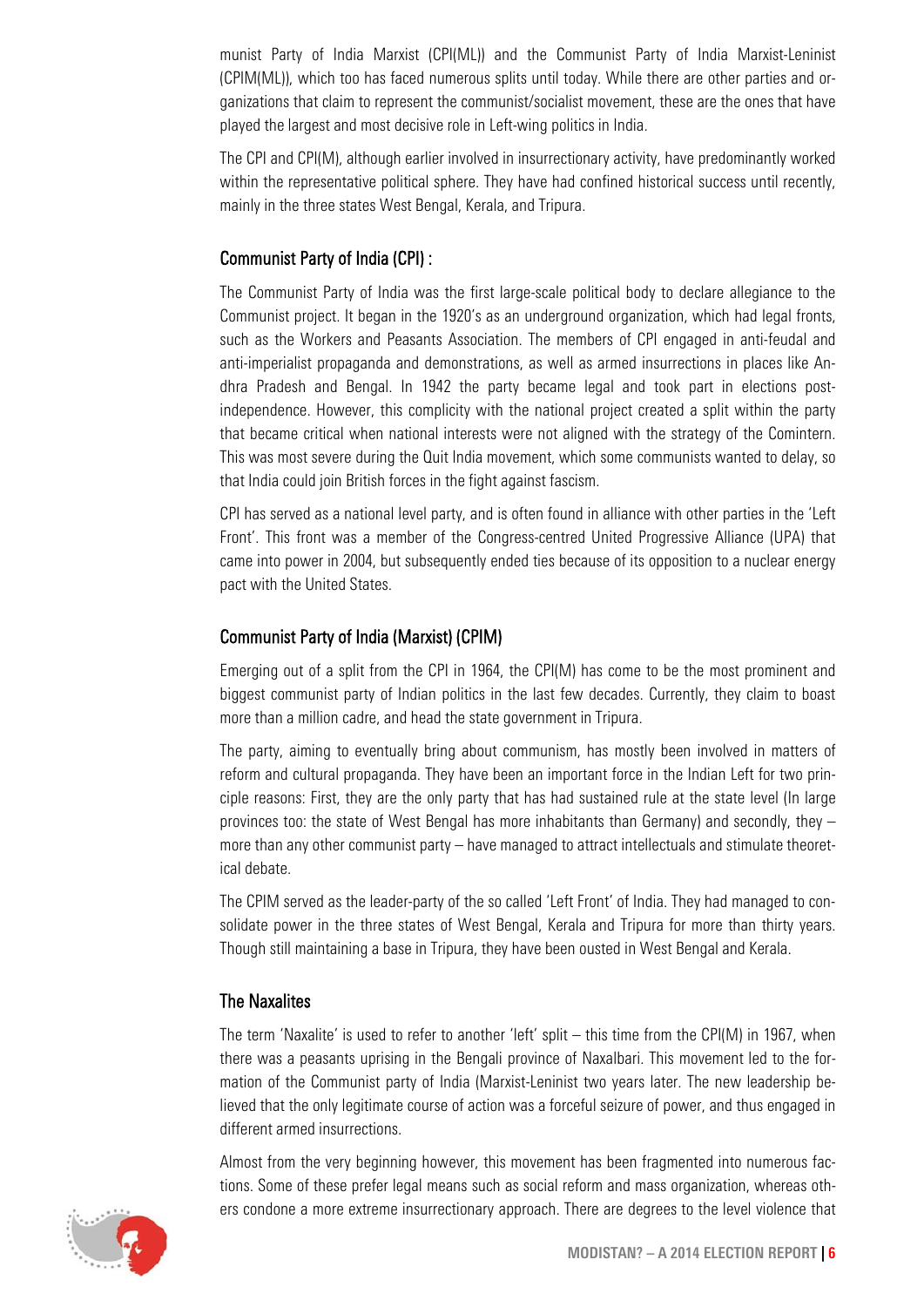each group allows as well. Certain bodies such as New Democracy are willing to train its cadres to retaliate against land seizures but do not go further. While the Maoist faction has resorted to forms of guerrilla warfare.

The Naxalites have a presence across a number of states, most so in Andhra Pradesh, Orissa and Bihar. The Indian government has registered the armed factions of the movement as a serious threat, and launched a large-scale military project (*Operation Green Hunt*) to combat them in 2009.

#### <span id="page-6-0"></span>IV. Taking Stock of the Verdict

#### The Recent Elections

This year, India held its 16<sup>th</sup> Lok Sabha elections, and the biggest in its history with an electorate of nearly 800 million going to the polls. On May 16<sup>th</sup>, the results of the general elections were announced and placed the BJP with a landslide victory. Though this result has vindicated pre-poll assumptions, the extent of this mandate, and the margin by which seats have changed hands, came as a big surprise.

With two hundred and eighty three seats (out of five hundred and forty three), the BJP recorded their best electoral performance in history; as well as the only single party majority in close to thirty years. Unexpectedly, they have enough seats to form the government themselves, and along with their allies, the National Democratic Alliance (NDA), they claim three hundred and thirty six seats in parliament.

2014 Election Results (2009 Results in brackets):

#### **Alliances**

| $NDA(BJP +$ | UPA (INC+ |
|-------------|-----------|
| allies)     | allies)   |
| 336         | 60        |
| (159)       | (262)     |

#### **Major Parties**

| <b>BJP</b> | <b>INC</b> | <b>AIDMK</b> | <b>AITC</b> | <b>SP</b> | <b>BSP</b> | Left parties |
|------------|------------|--------------|-------------|-----------|------------|--------------|
| 282 (116)  | 44 (206)   | 37(9)        | 34(19)      | 5(23)     | 0(23)      | 12(24)       |

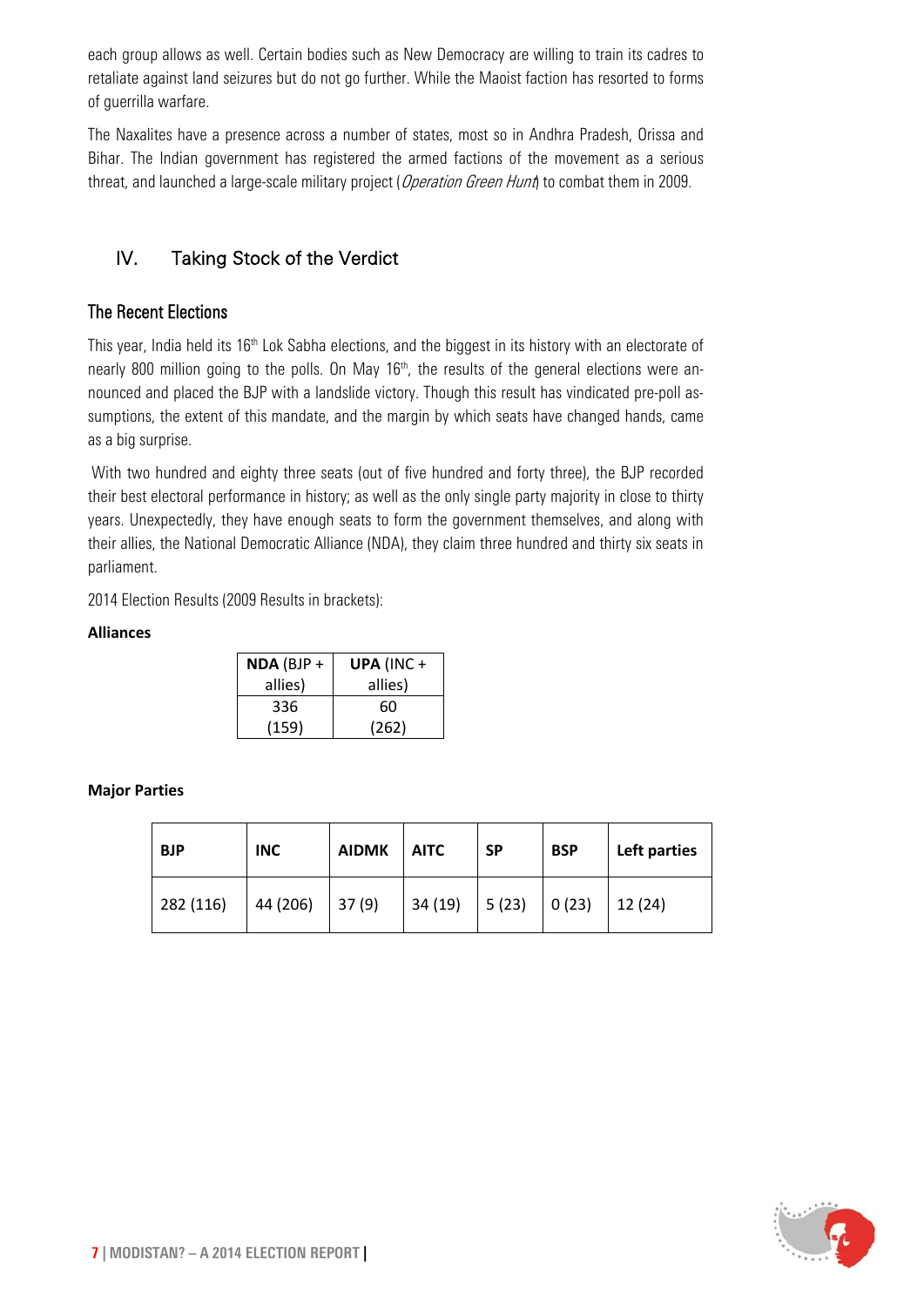#### **Electoral maps of India (2013 and 2009)**



As the above map illustrates, the saffron of the BJP has really grown, having gained victory in almost the entirety of the nation's central and northern regions. Not only has there been a near clean sweep in states such as Gujarat, Delhi, Madhya Pradesh, and Rajasthan; if one looks at the BJP in tandem with its allies, one can say that they have managed to dominate in other large and electorally significant states as well; most notably, Uttar Pradesh (73 out of 80) and Maharashtra (46 out of 48).

The BJP has also made inroads into parts of the country where it did not earlier have much of a base. It has managed to become a contender against the left in Kerala and consolidated its presence in the important southern state of Karnataka. Surprisingly – for it is a first-time occurrence - it has also inaugurated itself in the northeast, having won Assam on its own and Nagaland through its allies.

However, what has truly been astonishing about the election results in 2014 is not so much that the BJP won by a large margin, but the extent to which it has decimated most of the opposition in what is called the 'Hindi belt' of the nation. This is best exemplified in the state of Uttar Pradesh. Five years ago the BJP claimed merely 10 seats; whereas the Samajwadi Party (SP) and the Dalit-Centred BSP were the main contenders against the Congress with all three winning a third each of the state's total seats. This election, the BJP has increased its seat tally almost seven times as much, the Congress and the Samajwadi Party are reduced to sharing 7 seats between them, and the BSP has lost all seats.

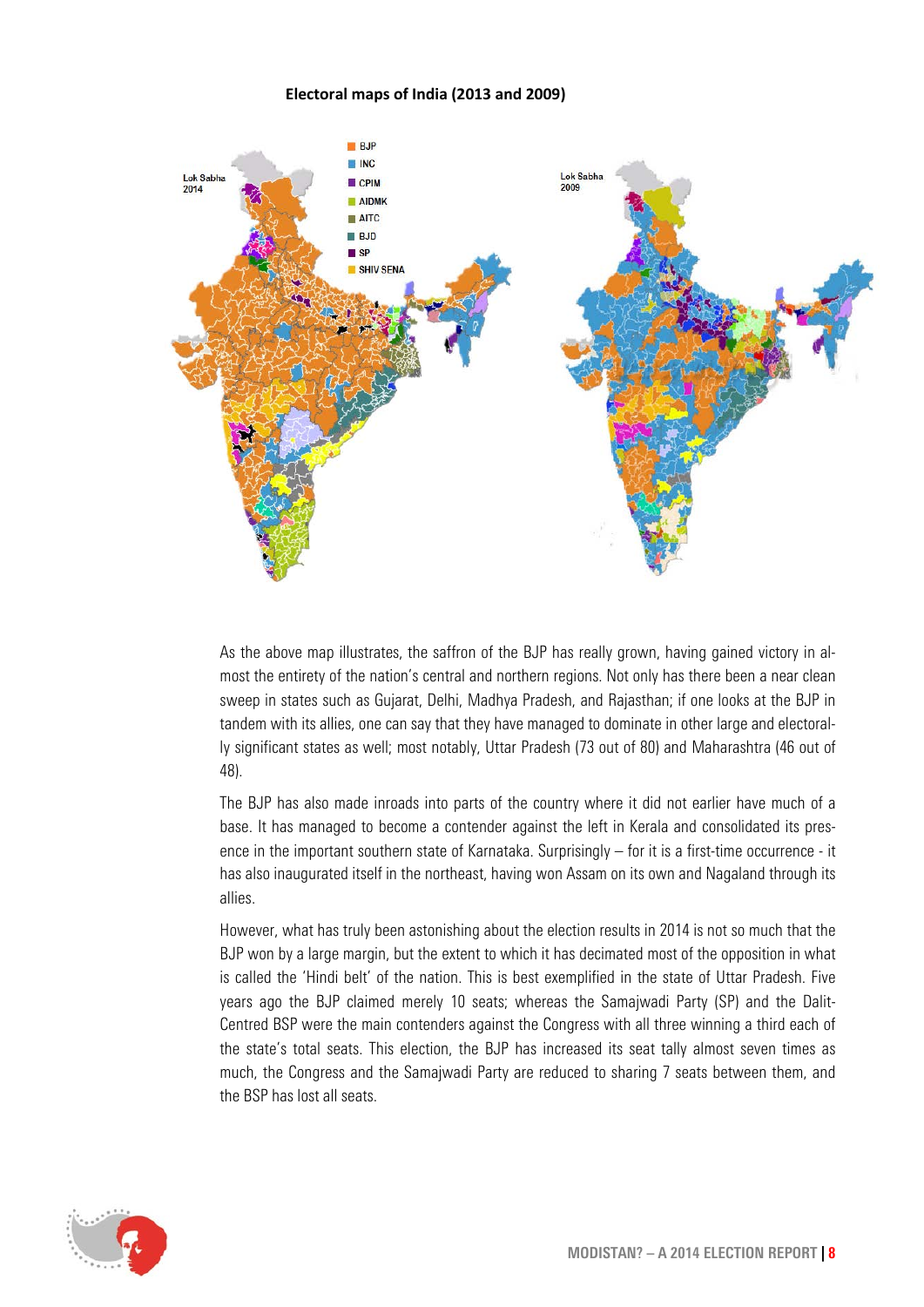All this having been said however, it is important to note that looking at electoral seats does not provide the entire picture<sup>[5](#page-8-0)</sup>. Commentators have already noted that the results seem somewhat different when one looks at the results in terms of voting percentages:



Despite what seems like a stunning landslide victory of 282 seats, the BJP still only has around 31 percent of the electorate's support. This means that parliamentary is not as representative of the nation's verdict as one might imagine. In terms of seats the, BJP occupies close to 52% of the parliament and the Congress only around 8%, a dif-

ference of 44%. This is a striking number given that the difference of vote-share between the two parties is only about 12%.

Similarly, while other parties have been blankly dismissed for their inability to consolidate seats, they do not seem so frail if one looks at the actual number of votes they received. Again, taking the case of Uttar Pradesh, although the BSP was reduced to having no seats at all, it actually remained the third-largest party in terms of the vote share..

The most effective way to read the elections through the vote-share data is to see what the parliament would look if India followed the 'proportional representation' (as exists in Germany) framework. When one does so, the results differ quite significantly –

Projected Results with proportional representation system (Actual results in brackets):

| <b>BJP</b> | INC     | <b>BSP</b> | <b>AIDMK</b> | AITC   | CPI(M) | AAP    |
|------------|---------|------------|--------------|--------|--------|--------|
| 169 (282)  | 105(44) | 23(0)      | 13 (37)      | 21(34) | 18(9)  | 12 (4) |

Based on electoral vote share then, the BJP would have nearly a hundred seats less and the Congress would not have fared quite so badly. Even more strikingly, the BSP that seemingly lost all support would still have gotten 23 seats, almost the same as its tally in the last election. The AIDMK would have gotten only a third of the seats it now has, and both the CPI(M) and AAP would have done considerably better. The stark contrast in the result can be seen only makes the argument to revisit the debate for electoral reforms even stronger!

#### Pro Modi or Anti Congress?

What does this impressive BJP victory mean? What is certain is that the votes reflect the extent of repulsion and anger that had built up towards the Congress party, signalling a nationwide storm of rejection against its incumbent government. If one takes this election as a measure of their credibility, the last 10 years have been disastrous for the Congress, having created more animosity towards their leadership than ever before. This was reflected even in the state assembly elections, where for instance, a completely new party such as AAP defeated it in the National Capital.



**.** 

<span id="page-8-0"></span><sup>5</sup> As depicted in Picture (piechart)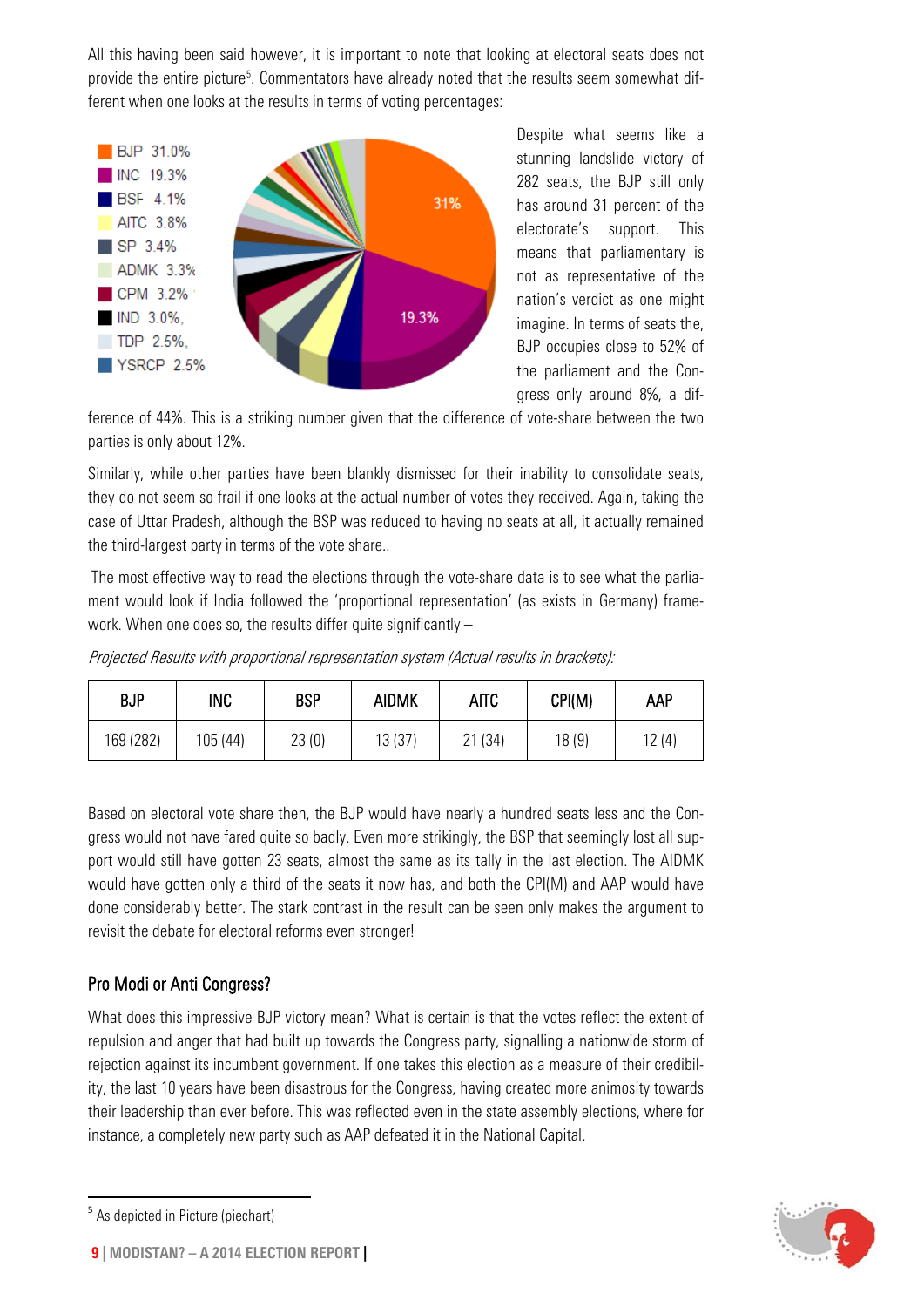The opposite argument is that the BJP victory points to a positive affirmation of Modi as opposed to merely a negative gesture towards the UPA. Indeed, one may point towards Uttar Pradesh, and claim that a state where the Congress was not the incumbent party has still tilted strongly in favour of Modi. However, what this does not recognize is that both the Samajwadi Party and the BSP have been allies of the Congress in the past, and have become associated with them in the public mind. It is also worth noting that regional parties that have retained and even grown in power – the AIDMK, BJD, TMC – are all parties that have tried to remain distant from both the Congress and the BJP.

Secondly, when one compares the vote-share of the BJP to past elections, it is in fact the lowest ever for any party that has formed a single-handed majority. Indeed, before the BJP recorded this performance, the Congress government of 1967 was said to be the least representative, and it still retained a vote-share of 40%. When one subtracts the UPA and NDA from the electorate, one is still left with a share of around 39%, more than a third of the country and roughly equivalent to the NDA's total vote bank. This shows the extent to which the nation is in anguish over its political choices.

That said, one must still explain why this discontent has only been able to consolidate itself in the figure of Narendra Modi. It cannot be said that all the hype that surrounds him is simply the media's creation, for he has managed to gain support across caste, class and religion and this would not be possible if he had not captured the people's imagination in some way. As has been pointed out by many, Modi's campaign and rise in the BJP has been sponsored and supported extensively by the corporate sector; that their interests speak through him is evident. It is also easy to understand that the aspirational middle-classes have voted for him with his promise of nurturing investment into the country. What is worth probing into is why many working class citizens and factions of the poorer sections of society have also chosen to give him their vote.

Modi's campaign seems to have been the most effective in capitalizing upon the people's grievances. It had bolstered Modi's credentials by continuous reference to the so-called 'Gujarat model' with its growing opportunities and infrastructure. Certainly, in many states where even basic amenities such as decent roadwork and electricity were lacking, it can be argued that such a vision is seductive. Secondly, it seems also to have worked in his favour that Modi is not a conventional BJP politician. The fact that he has been portrayed as someone from humble origins, and someone who stands against the old guard of the party has managed to distance him from the party name. This is a sound strategy, and it shows why the BJP decided to set its campaigned around a single figure as opposed to the party as a whole. For many of the poor who are cynical of the BJP as such, are also at a loss for choice, and such a campaign has made Modi appear as a candidate worth giving a chance.

#### The Reign of the Right

Ultimately, it seems to be true that this election points towards a shift to the right in India politics, at least for the time being. What is the form of Government that India is likely to receive in the near future? The basic underpinnings of Modi's so called Gujarat model seem fairly straightforward: it revolves around the prospect of investment, both by domestic corporates and foreign capital. The point is to organize regulations, infrastructure, and social climate so as to make it most amenable to investment (and supposedly, 'growth'). This is a largely neoliberal framework, and it is easy to discern that it is governed, in the final analysis, by the interests of capital. In fact, much of this framework was also what the Congress tried to implement, but the people expect Modi to be both more effective and extrapolate his Gujarat model to work at the national level

If this Gujarat success story is to be the benchmark for what to expect on a national level, it makes sense to evaluate how well it has actually worked. A study conducted by outlook magazine provides

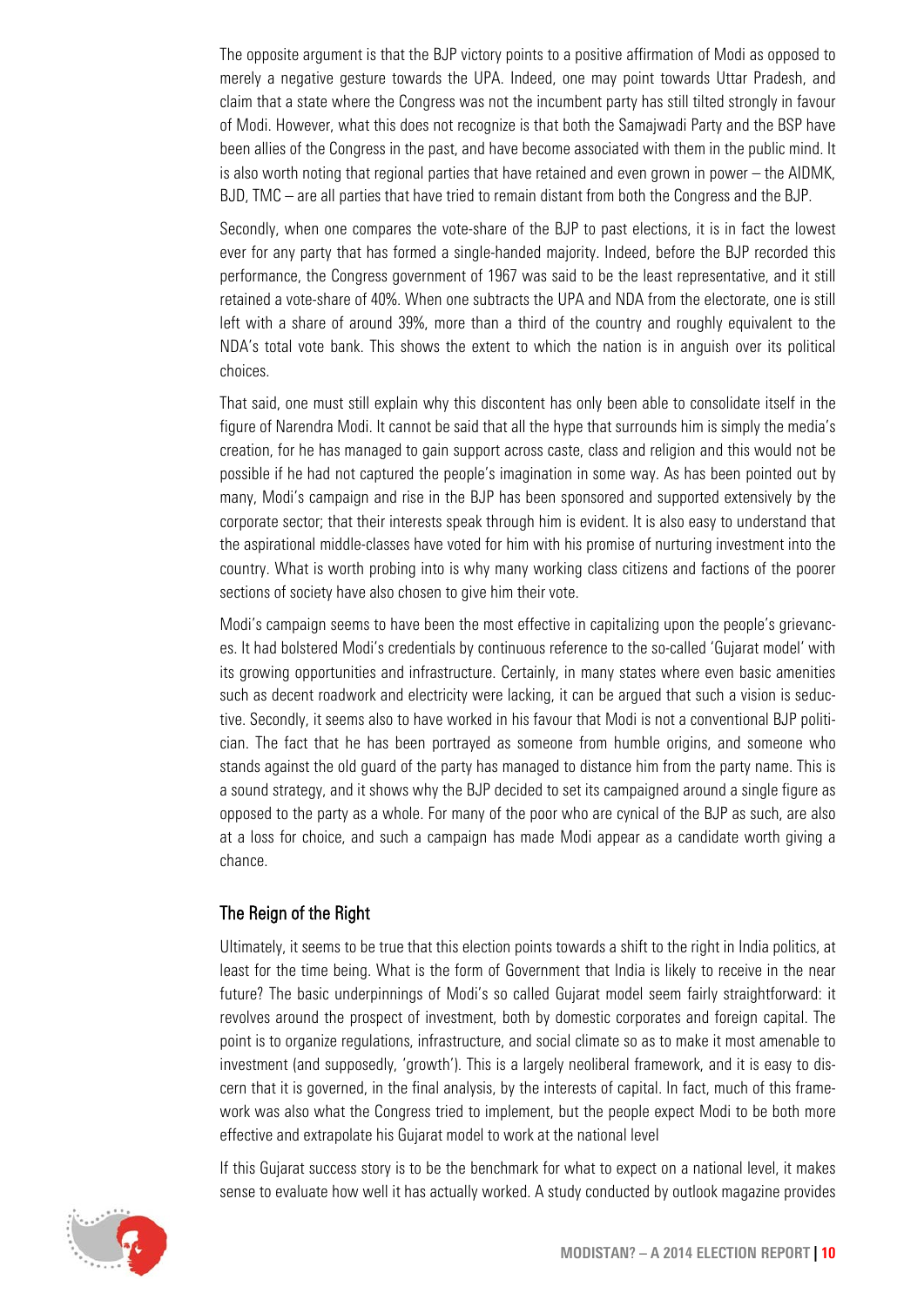some interesting conclusions: If one examines the rate of growth and average per capita income, it is true that Gujarat has been consistently growing over the last few decades. Interestingly however, it was also growing before Modi's tenure, and the growth rate has not risen dramatically since he took office. What is more, certain HDI indicators such as inequality and malnutrition amongst women have actually increased over the last 10 years. To add to this, dissident journalists and activists have pointed out how Muslim neighbourhoods have been completely neglected in the growthfrenzy and infrastructure building project of Gujarat. Thus, it is doubtful whether the kind of neoliberal policy framework that he represents will truly address the people's grievances. Indeed, it may appease the middle and upper classes, but it is likely to only further aggravate the condition of the poor, and reconstitute the discontent.

What is worrying about the prospective parliament is also the lack of a strong opposition. The Congress having reached an all-time low of merely 48 seats, means it is currently even weaker than a state-party. Although it still has a considerable vote-share, it has very little leverage to influence legislation. Such a situation is a threat to the democratic nature of Indian politics. Regardless of their not being a radical alternative, it is crucial for there to exist a strong enough opposition to resists the more extreme elements (e.g Communalism and Hindutva) of those in power. Interestingly enough, it seems as the powerful new regional parties – The BJD (Orissa), TMC (West Bengal) and AIDMK (Tamil Nadu) – are going to form an alliance in order to occupy the *'leader of opposition'* in parliament. Together the are able to bring together 91 seats, while the 'natural' opposition party the Congress is way behind in this regard and cannot even bring together the requisite of 54 seats to qualify as *'leader of opposition'.*<sup>[6](#page-10-0)</sup>

#### Where is the left?

 $\overline{a}$ 

In speaking of radical alternatives, it is important also to take stock of where the left stands today. In 2004 general elections, the Left front (an alliance between all the largest left parties in the nation) seemed to have broken new ground. It had managed to secure a total of 59 seats, which was its best electoral performance to the date, and also the highest seat tally apart from the two big Indian parties. It seemed as though the Left was beginning to carve itself a truly significant role in the nation's politics. This is exactly what has not happened. In fact, since the 2004 elections, the left front has only fallen in stature; both in terms of political credibility as well as electoral seats. In 2009, the total number of seats had fallen by less than half and dropped to 24. Following that, in 2011, the CPIM was ousted from its stronghold of West Bengal after a reign of 34 years. Prior to this it had already lost its government, and considerable support in its key state Kerala where

Prior to the counting for 2014, sources in the CPIM claimed that they expected to lose ground by a couple of seats in West Bengal, but were hoping for a better performance in Kerala. While the prediction was generally accurate, they did not estimate the margins correctly. In West Bengal, they were hoping to lose a little ground, whereas the suffered a much stronger blow (being reduced from 9 to 2 seats). In Kerala they hoped for a sizable victory but the left front as a whole only managed to gain an additional four seats. The CPIM managed to retain both seats in Tripura, but this has come as little consolation. The two biggest left parties the CPI and CPIM have had their vote bank reduced to the point where they no longer qualify as nation-level parties (a minimum of 6% in four states being the price of admission) and this means that they lose out both on leverage in the parliament as well as certain resources and privileges. In fact, the newly administered 'None of the Above'



<span id="page-10-0"></span><sup>6</sup> "A provision in the Constitution of India says that that the main opposition party can be recognised so only if it holds at least one-tenth of the strength of the House. In the present context, the Congress needs to have at least 54 seats in a House of 543 to be accorded the status of the Opposition."

[<sup>\(</sup>http://indiatoday.intoday.in/story/why-16th-lok-sabha-may-not-have-a-leader-of-opposition/1/362091.html\)](http://indiatoday.intoday.in/story/why-16th-lok-sabha-may-not-have-a-leader-of-opposition/1/362091.html).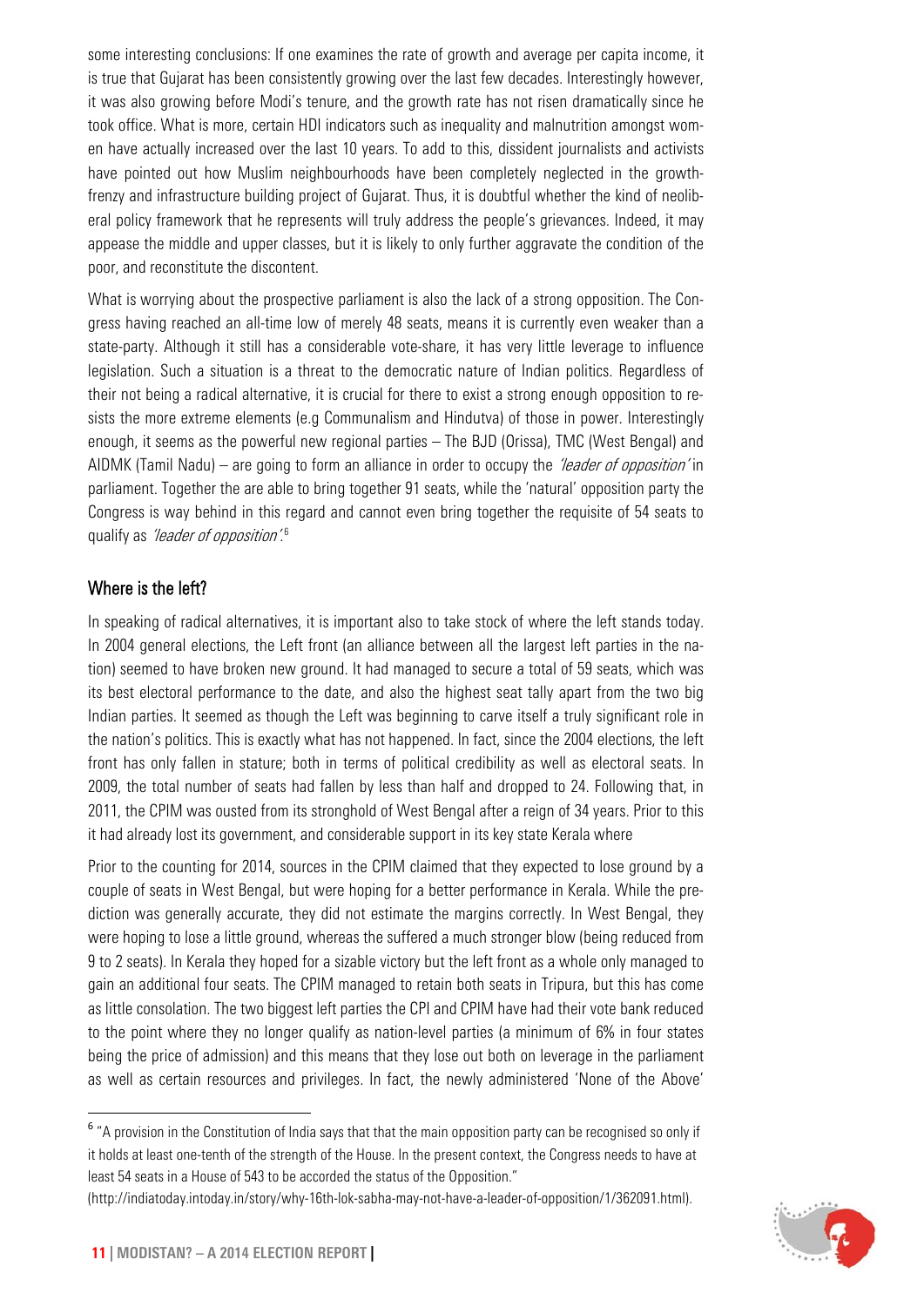(NOTA) category actually garnered more electoral support nationally than the CPI did. What is all the more disconcerting is that in this election, a number of other new or smaller left/socialist parties contested against the older ones. In fact, The Revolutionary Socialist Party of India has even announced it is leaving its alliance with the older parties. This points toward a further fragmentation in the Left movement.

It has to be conceded that the left is in a frighteningly vulnerable position. Why has this happened? A number of diagnosis ha been offered. Firstly, the history of factionalism in the left movement in India has been a continuously recurring obstacle. Secondly, the recent choices and policies of the organized left in terms of its narrow pragmatism have been just as damaging. Finally it can be said that the increasing violent confrontation between the armed faction of the left and the Indian state has made it easier for people to demonize and question the credibility of other left parties, intellectuals and activists; and this has certainly happened.

The Left, it is claimed, at some point ceased to try and further its presence in new territories and instead began to pay more attention to managing economic growth in states where it was in power. Such a shift in attitude has been somewhat problematic .Indeed, when in 2004 It began to join into strategic alliances with the Congress and other regional parties, its own policy-framework began to drift towards a more market-centric agenda. This led to strife within the party, for instance, when a series of land grabs and Special Economic Zone projects took place in Singur and Nandigram, West Bengal. This was especially controversial because in some cases it even reversed the very land reform process the CPI(M) had put in place. As a result, it has led to a sense of betrayal amongst a large share of the party's cadre.

According to Leftist and dissident intellectuals, the deeper problem lies in the Left's departure from a radical emancipatory politics, towards an overly pragmatic and socio-democratic approach. CPI(M) theorist Prabhat Patnaik has conceived of the concept of *'empiricisation'* to reflect the party's fall. For him,'empiricisation' is "a political praxis that is uninformed by the project of transcending capitalism". Similar positions are shared by others, Left-wing intellectual Achin Vanaik has said that the left parties have changed, that "the CPM was once a movement-based party, whose cadres were motivated by an ideological programme which, though Stalinized, nonetheless inspired involvement in mass struggles on behalf of various oppressed sectors"

The fact that the parliamentary left has made these concessions, it is claimed, has gone against its favour. People have come to associate it more and more as just another regional force, and the ideological positions that traditionally marked their positions have become somewhat blurred. Although these concessions were an attempt to make itself more amenable to the middle and upper classes, it could not cater to them in the same way as parties such as the BJP or the Congress. The same concessions however have also alienated its popular base and factions of the intelligentsia that supported it. It is interesting to note Vanaik's point that, unlike CPI/CPI(m), the Naxalite movement "has been the principal defender of the poorest and most deprived against their class oppressors and the politicians, bureaucrats, police and paramilitaries backing them at various levels" and has often delivered where others have not.

Of course, such a desperate situation also both necessitates and lends itself to transformation. The crisis of the Left in India may also be taken as an opportunity for it to regroup, rethink and realign itself for the struggles that are sure to come. It is also not as if the Left has lost all hope. As was mentioned earlier, if one looks at vote-shares, the CPIM's reach is equivalent to almost double the seats it is currently in possession of. Also, while the CPI has lost a lot of support, it is an organization that is present in a range of states: UP, Kerala, Bihar, Andhra Pradesh, Punjab. The possibility exists for it to reinvent itself and try to consolidate its presence in these various places.

<span id="page-11-0"></span>